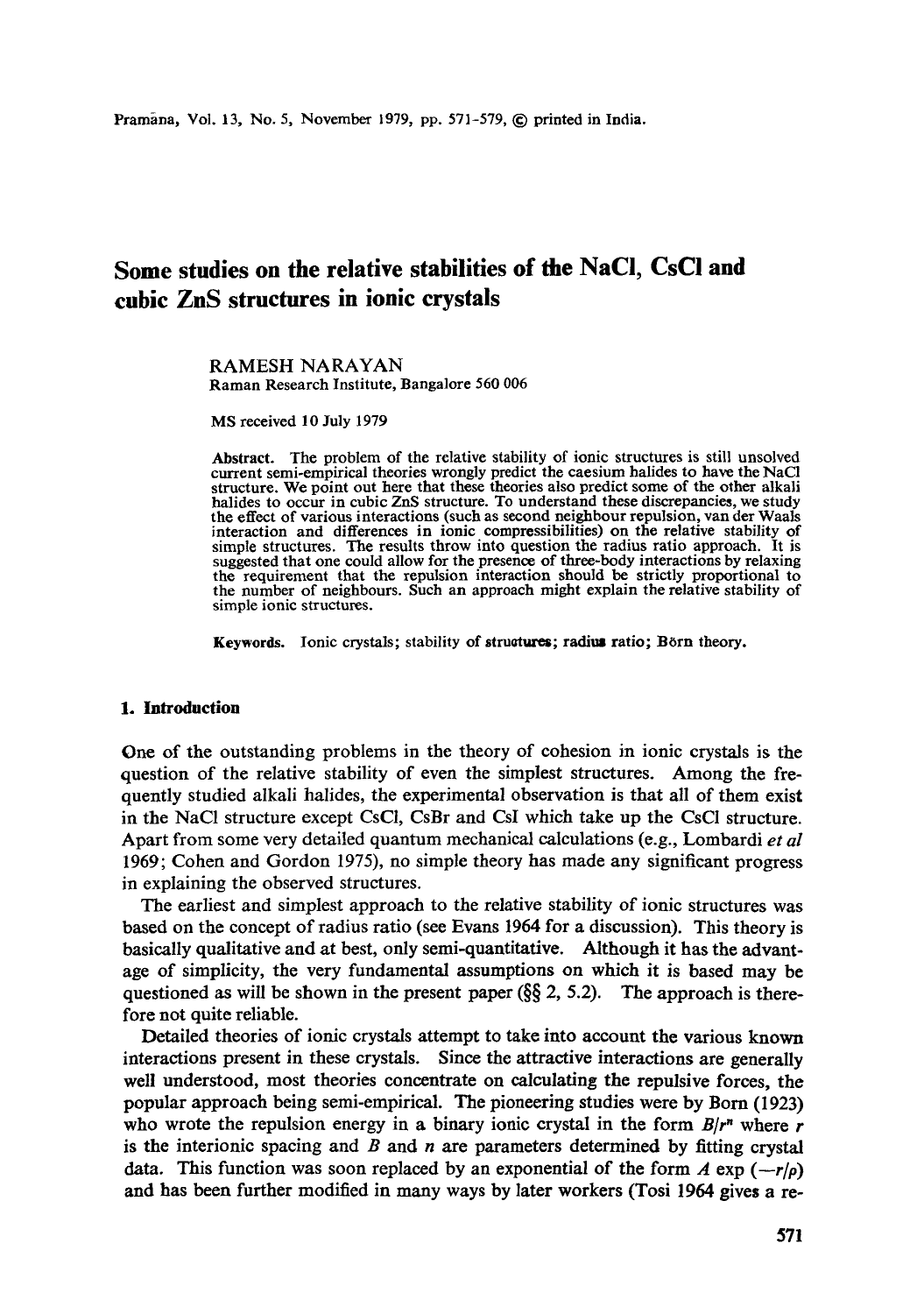### 572 *Ramesh Narayan*

view). All these theories have been quite successful in fitting the experimental lattice spacings and eompressibilities of ionic crystals. But whert the same potentials are used to calculate the free energies of competing structures to decide the stable structure, the results are often quite different from observation. In the alkali halides, there are two significant discrepancies (cf. table 1)

- (i) CsCI, CsBr and CsI are wrongly predicted to occur in the NaCI structure.
- (ii) Some of the lithium and sodium halides are found to be more stable in the ZnS structure (this discrepancy is apparently being pointed out here for the first time).

There have been some suggestions such as van der Waals forces (May 1937, 1938; Jain *et al* 1976; Wallat and Holder 1978), multipolar deformation (de Wette 1959), etc., as to the important interaction determining the relative stability of structures, but none of them has been very convincing so far. Since there are a number of interactions and effects present in ionic crystals, the question is by no means straightforward. We attempt to clarify the issue in the present paper by presenting the results of a systematic study of the effect of various interactions on the relative stability of binary ionic structures. It is hoped that this will generate some new insight into and possibly a solution to the problem.

| Crystal           | Observed<br>Structure | Structure predicted<br>by Huggins and Mayer<br>(1933) |
|-------------------|-----------------------|-------------------------------------------------------|
| LiF               | <b>NaCl</b>           | ZnS<br>$\times$                                       |
| LiCl              | <b>NaCl</b>           | ZnS<br>$\times$                                       |
| LiBr              | <b>NaCl</b>           | <b>NaCl</b>                                           |
| LiI               | <b>NaCl</b>           | <b>NaCl</b>                                           |
| NaF               | <b>NaCl</b>           | ZnS<br>$\times$                                       |
| <b>NaCl</b>       | <b>NaCl</b>           | <b>NaCl</b>                                           |
| <b>NaBr</b>       | <b>NaCl</b>           | <b>NaCl</b>                                           |
| NaI               | <b>NaCl</b>           | <b>NaCl</b>                                           |
| <b>KF</b>         | <b>NaCl</b>           | <b>NaCl</b>                                           |
| KCI               | <b>NaCl</b>           | <b>NaCl</b>                                           |
| <b>KBr</b>        | <b>NaCl</b>           | <b>NaCl</b>                                           |
| KI                | <b>NaCl</b>           | NaCl                                                  |
| <b>RbF</b>        | <b>NaCl</b>           | <b>NaCl</b>                                           |
| RbCl              | <b>NaCl</b>           | <b>NaCl</b>                                           |
| <b>RbBr</b>       | NaCl                  | <b>NaCl</b>                                           |
| RbI               | NaCl                  | <b>NaCl</b>                                           |
| CsF               | <b>NaCl</b>           | <b>NaCl</b>                                           |
| CsCl              | CsCl                  | <b>NaCl</b><br>$\mathbf{\times}$                      |
| C <sub>s</sub> Br | CsCl                  | <b>NaCl</b><br>$\times$                               |
| CsI               | CsCl                  | <b>NaCl</b><br>$\times$                               |

| Table 1. Structures of the alkali halides predicted by the theory of Huggins and |  |  |  |
|----------------------------------------------------------------------------------|--|--|--|
| Mayer (1933). Wrong predictions are marked with crosses.                         |  |  |  |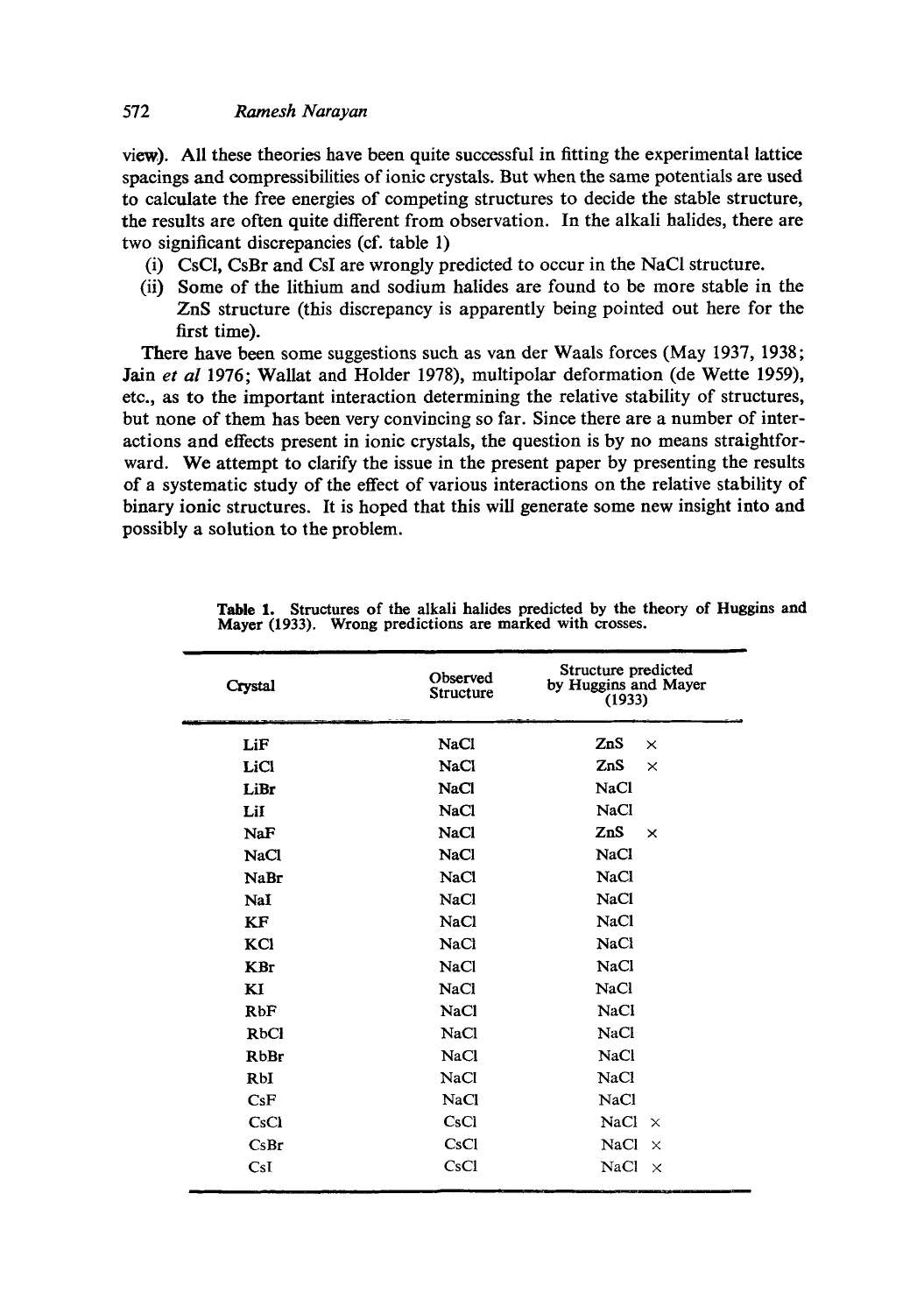### **2. The radius ratio approach**

The radius ratio approach to the relative stability of structures makes the following assumptions:

- (i) Ions are hard spheres with fixed radii.
- (ii) In the absence of contact between second nearest neighbours, the structure with the highest Madelung constant  $\alpha$  occurs. In binary ionic crystals, this is the CsCI structure.
- (iii) If the higher  $\alpha$  structures have second neighbour contact, then the structure with the highest  $\alpha$  among those not having such contact occurs. Thus, if CsCl is eliminated, NaCI structure occurs and if even this is not allowed, cubic ZnS structure occurs.

The presence or absence of second neighbour contact in a given structure is a geometrical question which evidently depends only on the radius of the constituent ions. Motivated by this, we use a plot of  $r<sub>-</sub>$  (anion radius) against  $r<sub>+</sub>$  (cation radius) for the discussion in this paper. The twenty alkali halides have been marked on such a plot in figure la using the radii of Narayan and Ramaseshan (1976, 1977). On this figure, we can talk of regions of stability of the three simple structures CsCI, NaCI and ZnS. The experimental situation has been demarcated by the two lines. At large values of  $r_{+}$ , there is a region of stability of the CsCl structure; this region includes the crystals CsC1, CsBr and CsI. In the middle, there is the region of NaCI structures, which includes all the other alkali halides. Finally, at small values of  $r_{+}$ , we have introduced a region of stability for ZnS structure; this has been included on theoretical considerations, there being no experimental data here.

Using the experimental demarcations as reference, we have also shown in figure 1 the regions of stability predicted by the radius ratio approach. Here there is a problem because several estimates of ionic radii exist. Figure 1b corresponds to the classical ionic radii (Evans 1964) while figure lc is obtained with the crystal radii of Shannon (1976). We may mention that the crystal radii are generally closer than the classical radii to actual ionic radii as obtained from x-ray electron density maps.

The results of the radius ratio approach are not very close to experiment, but they are rather good considering the qualitative nature of the argument. This is all the more surprising since, as we show in  $\S$  5, the underlying assumptions of the theory are quite questionable. One suspects the ' good' results of figure 1 to be a coincidence.

#### **3. Predictions of current semi-empirical ionic theories**

Taking the theory of Huggins and Mayer (1933), which is a typical semi-empirical theory of ionic crystals, we have calculated the predicted stable structure for the alkali halides. The results are shown in table 1.\* We notice two kinds of discrepancies:

(i) The three crystals CsCI, CsBr and CsI are predicted to occur in the NaCI

<sup>• -\*</sup>Other-theoriesgive similar results and so have not been included.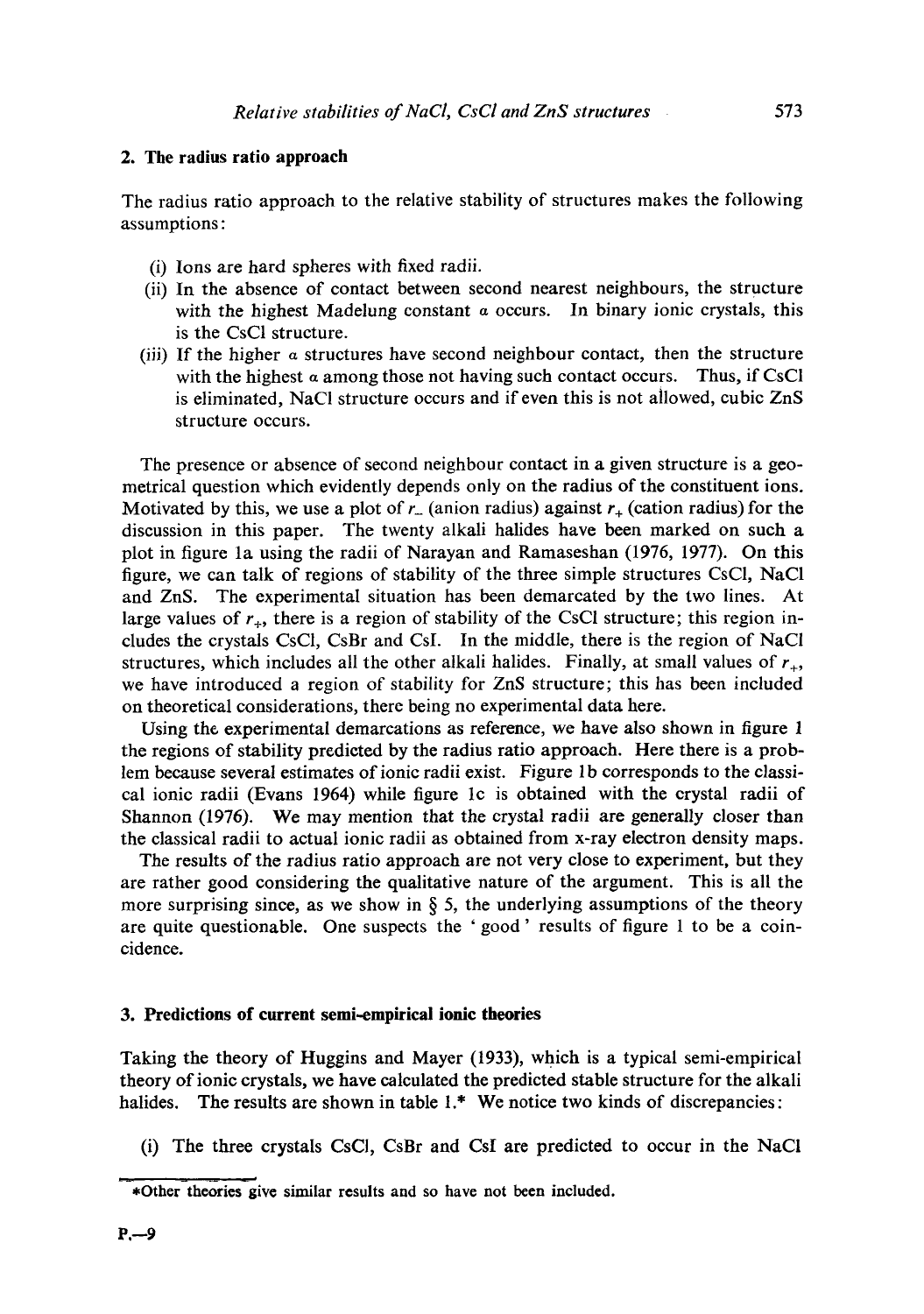

**Figure 1.** Regions of stability of CsCl, NaCl and cubic ZnS structures in the  $r_{+}-r_{-}$ plot of binary ionic crystals. (a) Experimental results. (b) Radius ratio approach using the classical ionic radii of Evans (1964). (c) Radius ratio approach using the crystal radii of Shannon (1976).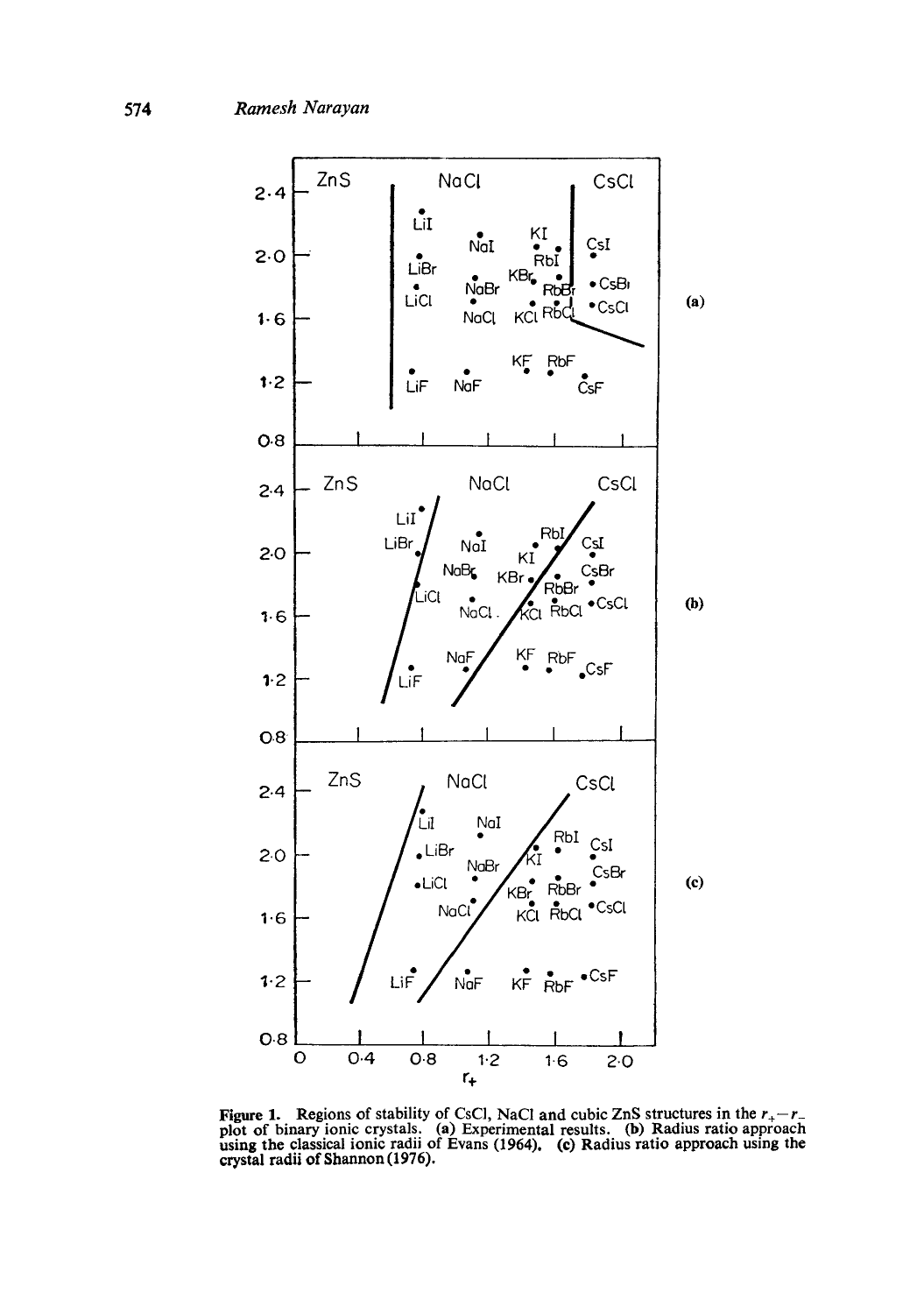structure. This is a well-known problem and all attempts at resolving the question of relative stability of ionic structures have aimed at solving this, though without much success so far.

(ii) The three crystals LiF, LiCI and NaF are predicted to occur in the cubic ZnS structure. We have verified that this surprising and hitherto unrecognised defect is present in all other current theories of ionic crystals. The problem, it appears, is equally bad in divalent ion crystals; the predictions of the theory of Huggins and Sakamoto (1957), for instance, are shown in table 2. The surprising occurrence of the ZnS structure in ionic theories is explained in  $§ 5.1(ii).$ 

### **4. Effect of various interactions on the relative stability of structures**

The few suggestions that have been made so far (such as increasing the van der Waals coefficients) have aimed at solving problem (i) above. Now that we recognise the presence of two discrepancies, at, so to say, opposite ends of the spectrum, the position becomes vastly more complicated and it is quite difficult to identify any single effect which could solve both problems. However, to make a beginning, we present here the effect of various prominent interactions on the relative stability of structures. The calculations and arguments are based on the compressible ion theory of ionic crystals (Narayan and Ramaseshan 1974, 1976, 1977; Narayan 1979).

| Crystal     | Observed<br>Structure | Structure predicted by Huggins and<br>Sakamoto (1957) |                         |  |
|-------------|-----------------------|-------------------------------------------------------|-------------------------|--|
|             |                       | $a = 2.5A$                                            | $a = 3.0\,\mathrm{\AA}$ |  |
| <b>BeO</b>  | ZnO                   | ZnS                                                   | ZnS                     |  |
| <b>BeS</b>  | ZnS                   | ZnS                                                   | ZnS                     |  |
| <b>BeSe</b> | ZnS                   | ZnS                                                   | ZnS                     |  |
| BeTe        | ZnS                   | ZnS                                                   | ZnS                     |  |
| MgO         | <b>NaCl</b>           | ZnS<br>$\times$                                       | ZnS<br>$\times$         |  |
| MgS         | NaCl                  | ZnS<br>$\times$                                       | ZnS<br>$\times$         |  |
| MgSe        | NaCl                  | ZnS<br>X                                              | ZnS<br>$\times$         |  |
| MgTe        | ZnO                   | ZnS                                                   | NaCl $\times$           |  |
| CaO         | NaCl                  | ZnS<br>$\times$                                       | ZnS<br>$\times$         |  |
| $\cos$      | NaCl                  | ZnS<br>$\times$                                       | NaCl                    |  |
| CaSe        | <b>NaCl</b>           | <b>NaCl</b>                                           | <b>NaCl</b>             |  |
| CaTe        | <b>NaCl</b>           | <b>NaCl</b>                                           | <b>NaCl</b>             |  |
| SrO         | <b>NaCl</b>           | ZnS $\times$                                          | NaCl                    |  |
| SrS         | NaCl                  | NaCl                                                  | NaCl                    |  |
| SrSe        | <b>NaCl</b>           | <b>NaCl</b>                                           | <b>NaCl</b>             |  |
| <b>SrTe</b> | NaCl                  | NaCl                                                  | NaCl                    |  |
| BaO         | <b>NaCl</b>           | ZnS $\times$                                          | <b>NaCl</b>             |  |
| <b>BaS</b>  | <b>NaCl</b>           | <b>NaCl</b>                                           | <b>NaCl</b>             |  |
| BaSe        | <b>NaCl</b>           | NaCl                                                  | <b>NaCl</b>             |  |
| BaTe        | NaCl                  | NaCl                                                  | <b>NaCl</b>             |  |

Table 2. Structures of the alkaline earth chalcogenides predicted by the theory of Huggins and Sakamoto (1957). Wrong predictions are marked with crosses. No distinction is made here between cubic ZnS and hexagonal ZnO structures.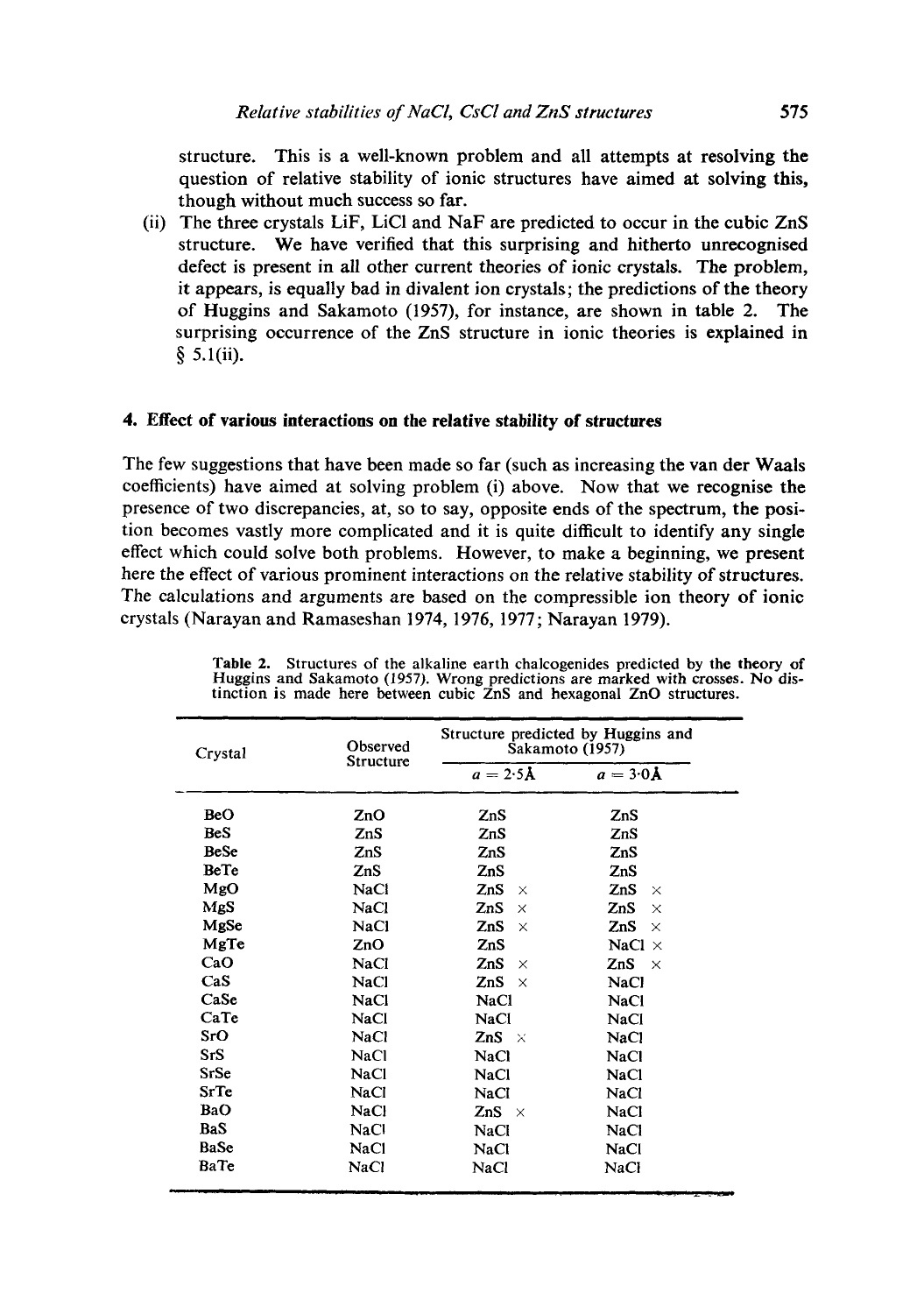# 576 *Ramesh Narayan*

To consider the effect of various interactions, we consider progressively more detailed pictures of ionic crystals, in each case delineating the regions of stability of the three simple structures in plots similar to those already discussed in figure 1.

- (i) From the work of Narayan (1979), it is known that anions are much more compressible than cations. So, we initially assume the cations to be approximated by hard spheres of radius  $r_{+}$ . Also, as a crude first approximation, we consider the presence of only the Madelung energy among the attractive interactions and only first neighbour repulsion. These are the very minimum of features necessary to have a stable, compressible crystal. For this highly simplified model, calculations have been carried out for ionic crystals with the four anions F<sup>-</sup>, Cl<sup>-</sup>, Br<sup>-</sup> and I<sup>-</sup>, for cation radii  $r_+$  ranging from 0 to 2 Å. The regions of stability so obtained are shown in figure 2b. Significantly, most of the area belongs to the NaCI structure with no region at all for the CsCI structure. Also, surprisingly, there is a small region of stability for the ZnS structure.
- (ii) In the next set of calculations, the model of (i) above was improved by the inclusion of second neighbour repulsion. The results are shown in figure 2c. Now we see that CsC1 has been pushed further away whereas ZnS has moved up, taking over all the lithium and one of the sodium halides.
- (iii) In the next set of calculations, van der Waals interactions were also included. Using the known values of C and D for the alkali halides (Hajj 1966; Mayer 1933), values for hypothetical cations of intermediate radii were obtained by interpolation. The results (figure 2d) now show that the CsCI structure dramatically becomes competitive with NaC1 for the larger cations, while the ZnS-NaC1 boundary has hardly moved.
- (iv) In the final set of calculations, the softness of the cations was also included so that this corresponds to the full theory, including all known effects. Here again, an interpolation was made for intermediate cations using the known univalent radii and compressibilities of the alkali ions (Narayan 1979). The results are shown in figure 2e. As mentioned earlier, in the full theory, the caesium crystals are more stable in the NaC1 structure, though the heartening feature is that the boundary is not far away. However, the continuation of the ZnS region well within the range of the alkali halides is rather disturbing.

# **5. Discussion**

# *5.1. Results of figure 2*

The important results of the calculations depicted in figure 2 are:

- (i) The CsCI structure occurs only when van der Waals interactions are considered and then too only when there are large, polarisable cations. The slightly larger value of  $\alpha_{CSCl}$  compared to  $\alpha_{NaCl}$  is inconsequential in deciding the relative stabilities of the two structures.
- (ii) The lithium and some of the sodium halides are obtained in the ZnS structure. This result is hardly affected by the presence or absence of the van der Waals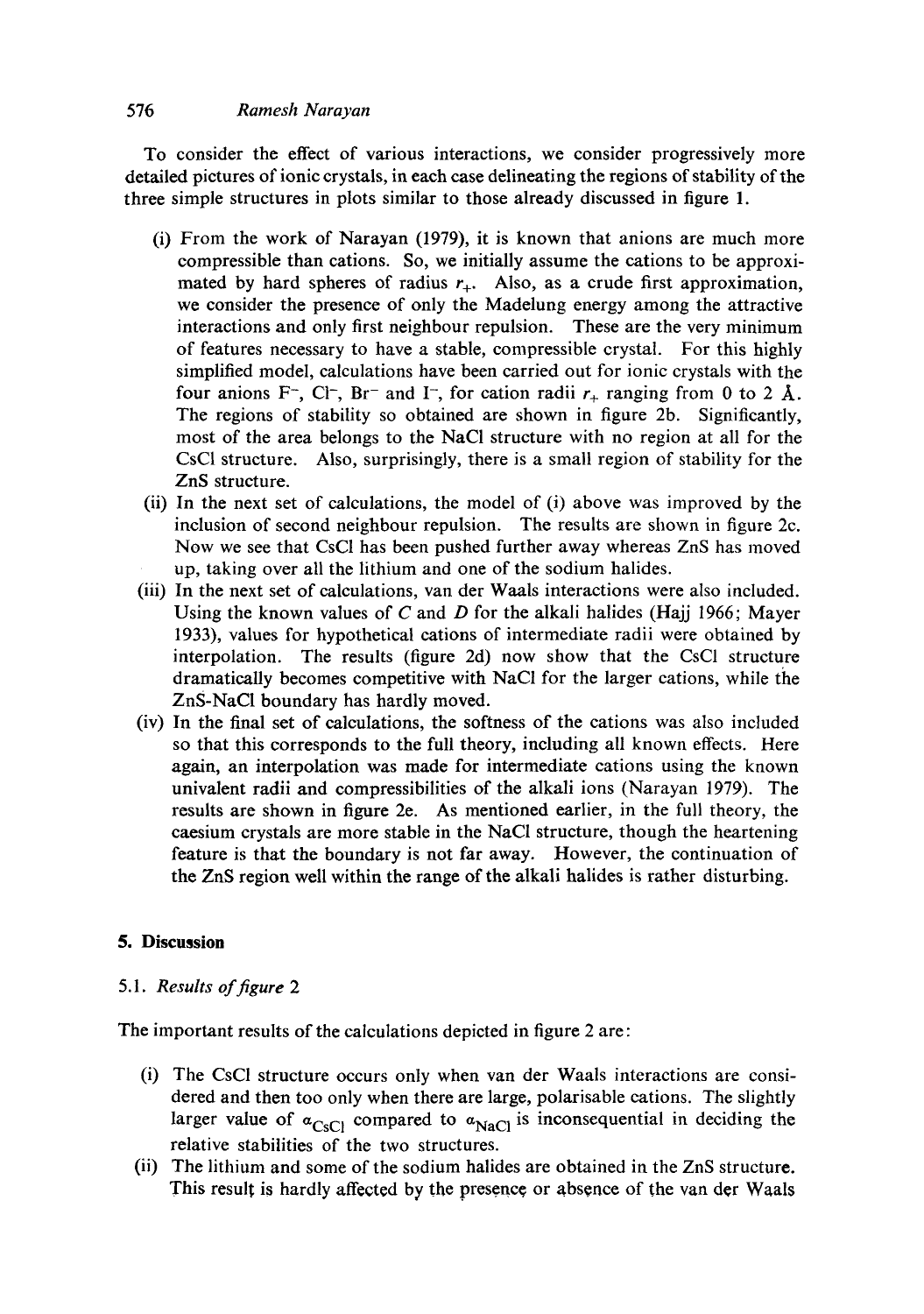

Figure 2. Regions of stability of CsCl, NaCl and cubic ZnS structures in the  $r_{+}-r_{-}$ plot of binary ionic crystals. (a) Experimental results. (b) Predictions with a highly simplified model having hard sphere cations and compressible anions and considering only Coulomb attraction and nearest neighbour repulsion. (¢) Hard sphere cations and compressible anions; Coulomb attraction; nearest and next nearest neighbour repulsion. (d) Hard sphere cations and compressible anions; Coulomb and van der Waals attraction; nearest and next nearest neighbour repulsion. (e) Compressible cations and anions; Coulomb and van der Waals attraction; nearest and next nearest neighbour repulsion.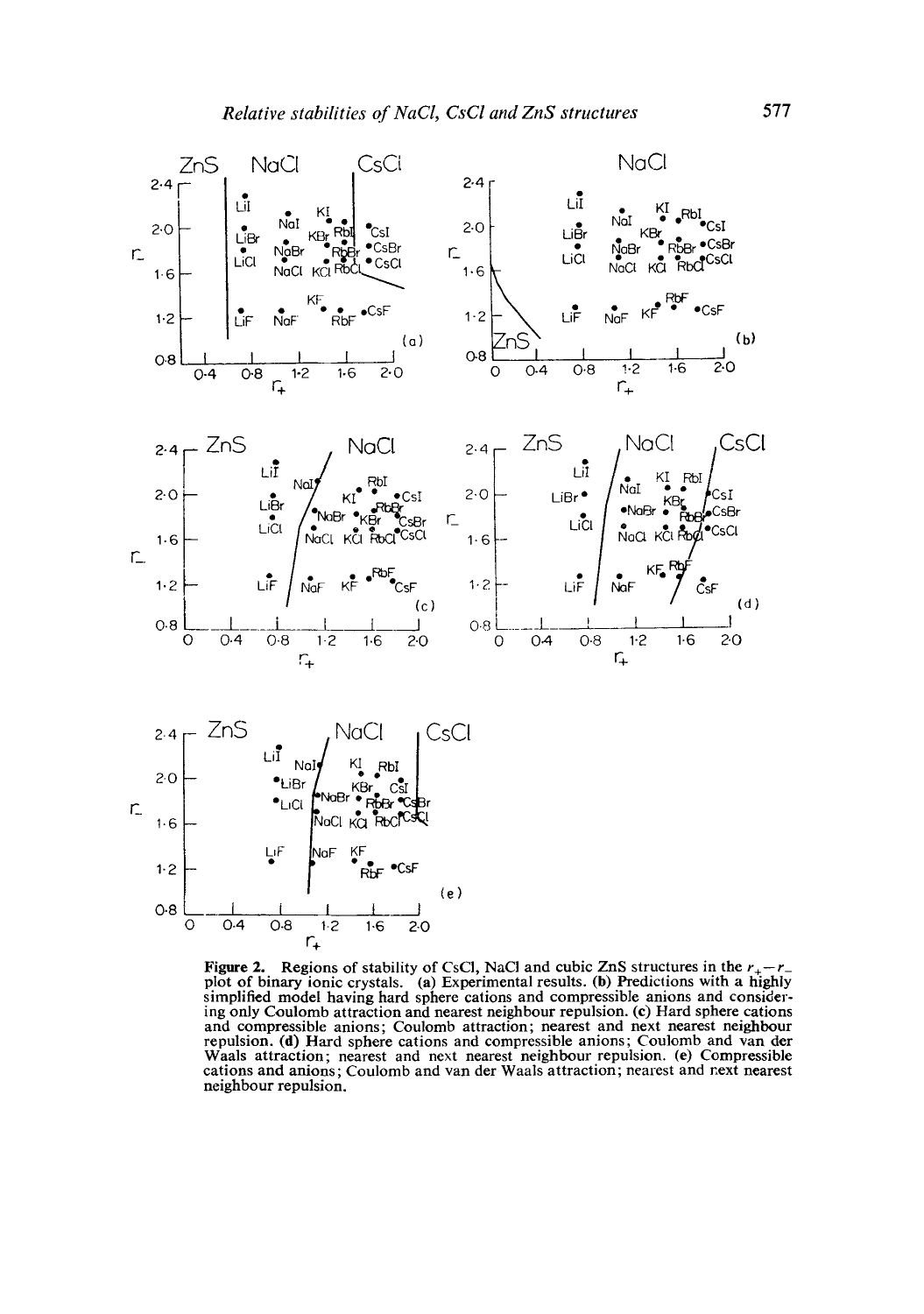# 578 *Ramesh Narayan*

interactions. The occurrence of ZnS structure for some of the alkali halides needs some discussion. This fact has not earlier been mentioned anywhere in the literature. The general belief has been that the ZnS structure with its low value of  $\alpha$  cannot occur in ionic crystals except in cases of abnormally large radius ratios. However, the low coordination number in ZnS actually causes a shift in equilibrium to smaller values of  $r$ , which in some cases can more than compensate the effect of smaller  $\alpha$ . (Note: Madelung energy is  $-a e^{2}/r$ ). This can apparently stabilise the ZnS structure in many crystals (cf. tables 1 and 2).

(iii) Among the four sets of calculations discussed in  $\S 4$ , the set (iii) is the closest to experiment, although set (iv) is the one which includes all the interactions.

# 5.2. *Implications for the radius ratio approach*

One of the definite results of the present calculations is that the radius ratio approach is thrown into doubt. In this approach, it is assumed that, in the absence of second neighbour repulsion, the CsC1 structure would occur. On the other hand, the calculations of set (i) in  $\S 4$  where second neighbour repulsion is neglected show that CsCl does not occur at all. The reason is similar to that discussed in the previous paragraph *viz.*, that although  $a_{NaCl} < a_{CsCl}$ ,  $r_{NaCl}$  is also  $and it turns out that$ in most cases  $(a e^2/r)_{\text{NaCl}} > (a e^2/r)_{\text{CsCl}}$ . Secondly, the radius ratio approach assumes hard sphere ions so that second neighbour repulsion arises only when the corresponding ions touch. On the other hand, in more realistic models, second neighbour repulsion occurs at all radius ratios *and is always higher in the CsCI structure.* Finally, our calculations show that the only interaction which favours the CsCI structure is the van der Waals interaction which is never considered at all in radius ratio calculations. Because of the above arguments, we believe that the radius ratio approach is not reliable and any correct results obtained from it are probably fortuitous.

# 5.3. *Implications for the problem of relative stability of structures*

- (i) One of the popular approaches to the problem of the relative stability of structures is to attempt to increase the value of the van der Waals coefficients (e.g., May 1937, 1938; Jain *et al* 1976; Wallat and Holder 1978). Our studies indicate that this would stabilise the CsCI structure for larger cations. Since the NaCI-CsC1 boundary is seen to be quite close to the crystals of interest (figure 2e), this would appear to be a promising line. However, it turns out that the value of C has to be increased almost three-fold, which is far-fetched. But, the bigger drawback to this approach is that the present calculations clearly indicate that the van der Waals interaction hardly affects the ZnS-NaCI boundary so that this method will not solve the problem of the occurrence of ZnS structures.
- (ii) Set (iii) of § 4 seems closest to experiment. In this set of calculations, the cations are considered to be hard spheres. It is tempting to take this as a theory of ionic crystals in order to solve the problem of structural stability. However, the theoretical compressibilities of the crystals would then differ